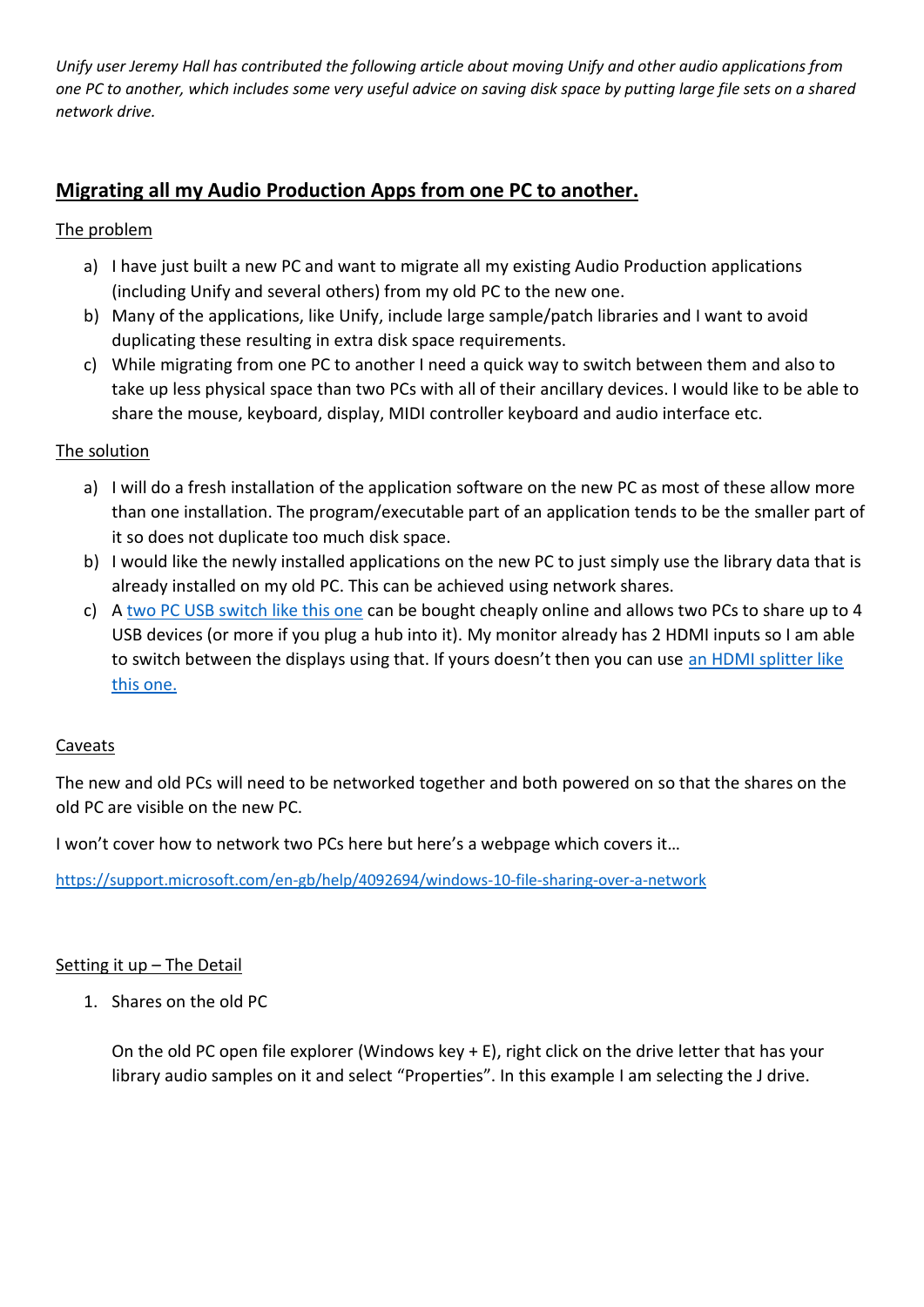

Then select the "Sharing" tab.

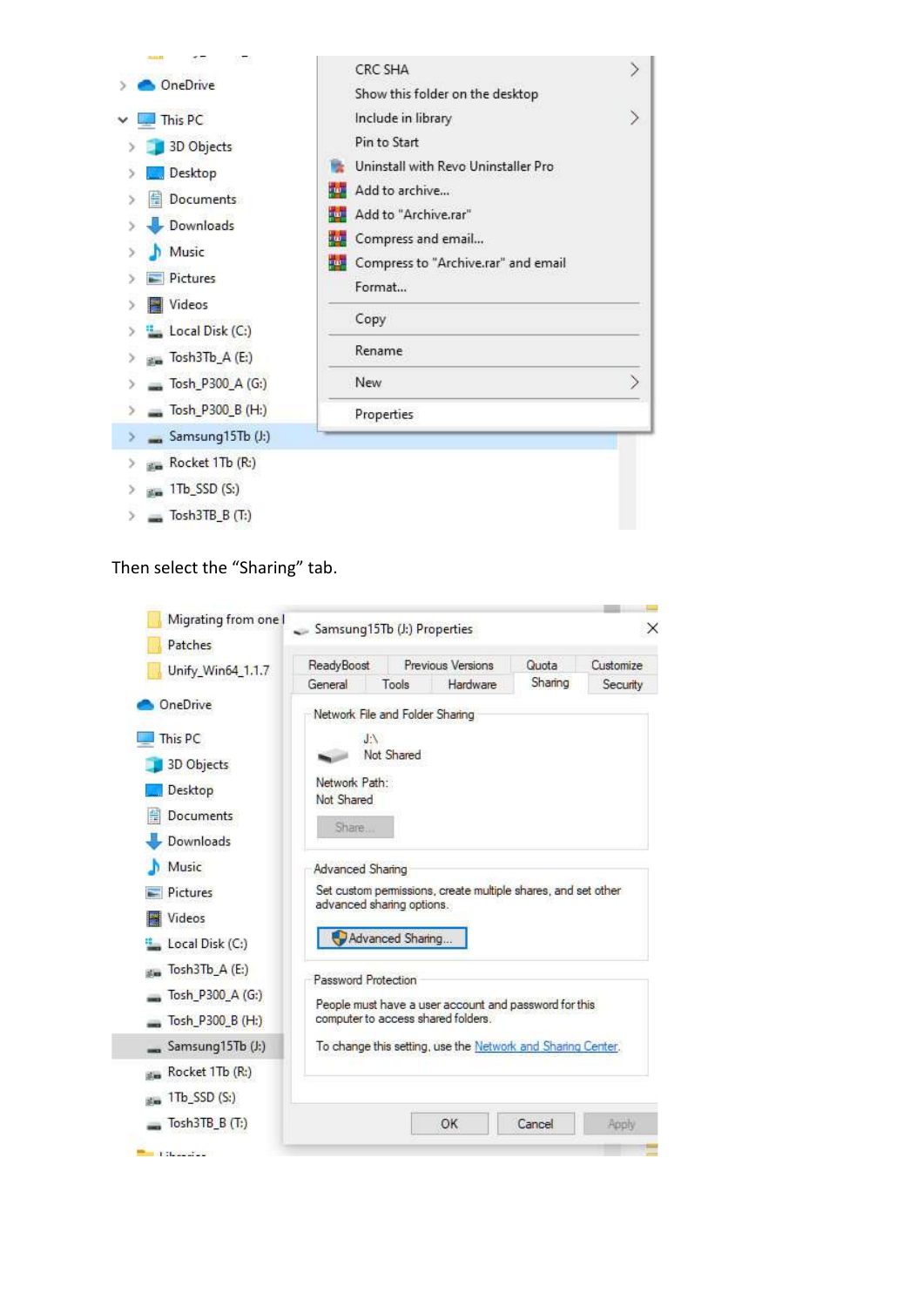Next select "Advanced Sharing" and click on the "Share this folder" check box and click "OK".

| Migrating from one                                                                                                                                                                               | Samsung15Tb (J:) Properties                                                                                                                                                                      | $\times$ |
|--------------------------------------------------------------------------------------------------------------------------------------------------------------------------------------------------|--------------------------------------------------------------------------------------------------------------------------------------------------------------------------------------------------|----------|
| Patches<br>Unify_Win64_1.1.7                                                                                                                                                                     | Advanced Sharing                                                                                                                                                                                 | $\times$ |
| <b>OneDrive</b><br>This PC<br>3D Objects<br>Desktop<br>Documents<br><b>Downloads</b><br>Music<br>Pictures<br>Videos<br>Local Disk (C:)<br>Tosh3Tb $A(E)$<br>Tosh_P300_A (G:)<br>Tosh_P300_B (H:) | Share this folder<br>Settings<br>Share name:<br>J<br>Add<br>Remove<br>Limit the number of simultaneous users to:<br>$\div$<br>20<br>Comments:<br>Caching<br>Permissions<br>Cancel<br>OK<br>Apply |          |
| Samsung15Tb (J:)<br>Rocket 1Tb (R:)<br>$1\text{Tb}$ SSD $(S_i)$<br>Tosh3TB B (T:)                                                                                                                | To change this setting, use the Network and Sharing Center.<br>OK<br>Cancel<br>Apply                                                                                                             |          |

The default share name will be displayed which is  $\setminus$  {your old PC name}  $\setminus$  {drive letter} In my case this is  $\text{V-pcw}\i - \text{Now click on "Close"}$ 

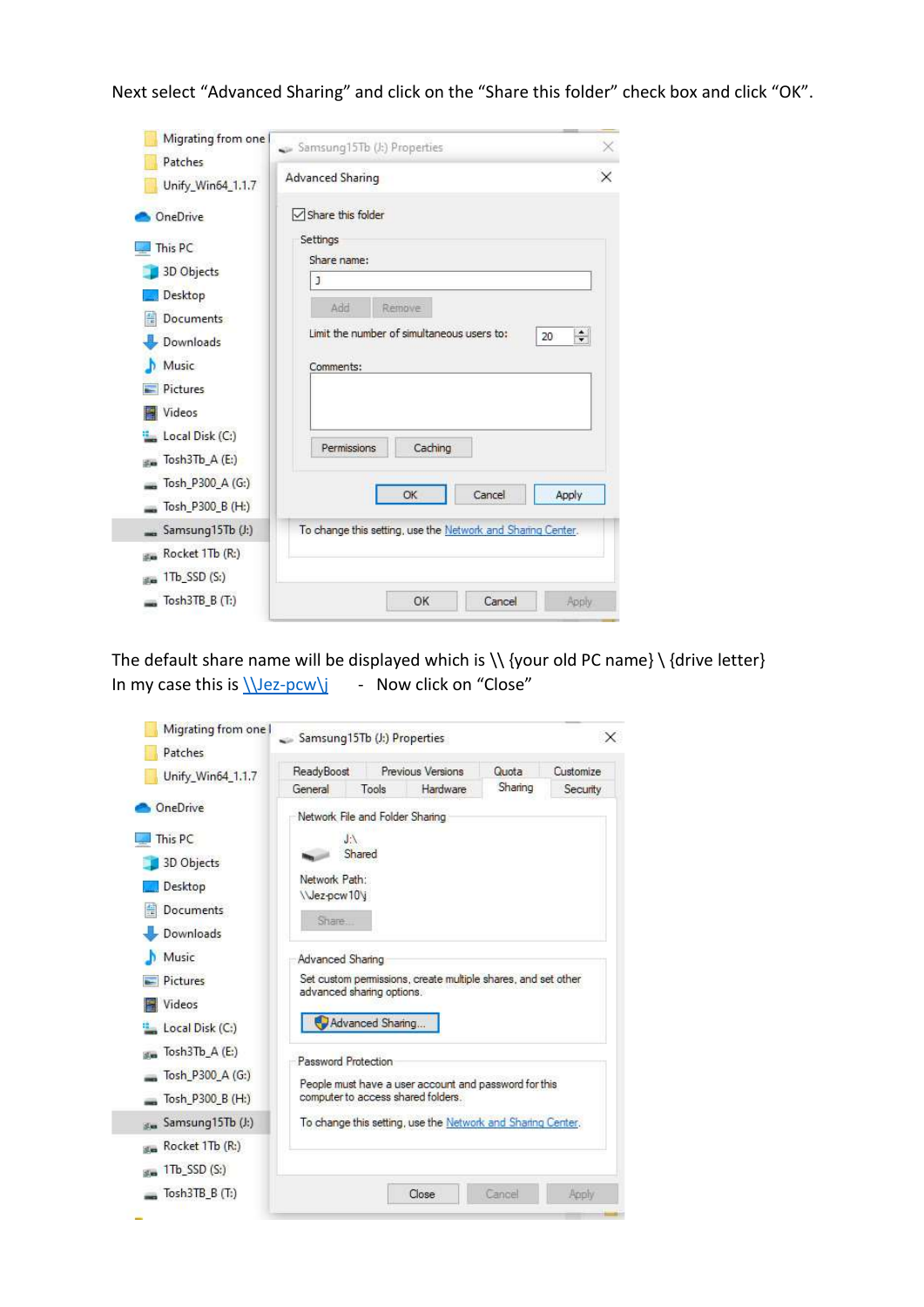2. Set up Mapped drives on the new PC

On the new PC open file explorer (Windows key + E) and choose "This PC" from the LH side of the window.



Click the Map Network Drive button at the top.

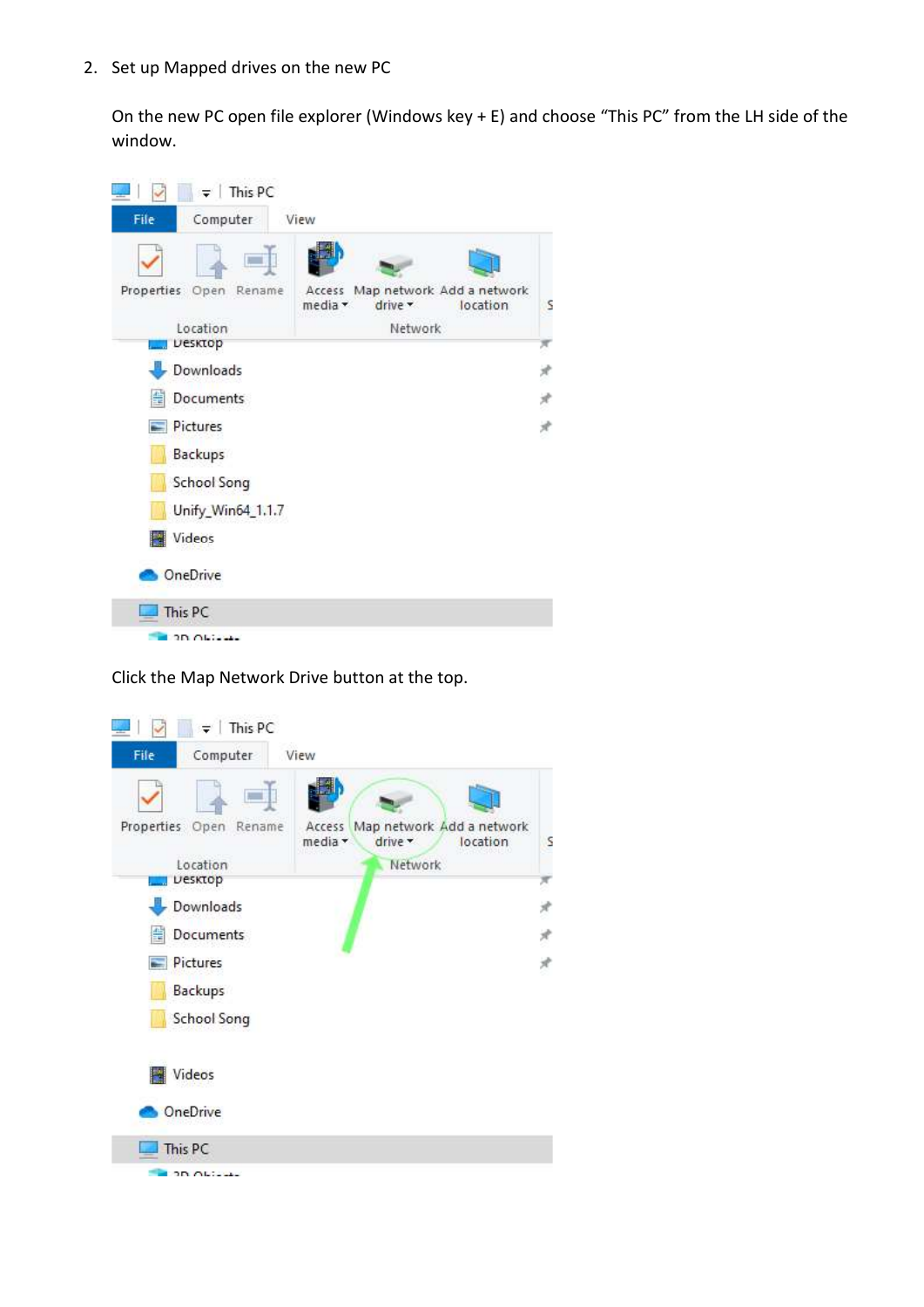Now Choose a drive letter. To avoid confusion, use the same drive letter as on the old PC.

|         | Map Network Drive                                                                     |                                                                                         |
|---------|---------------------------------------------------------------------------------------|-----------------------------------------------------------------------------------------|
|         | What network folder would you like to map?                                            |                                                                                         |
|         |                                                                                       | Specify the drive letter for the connection and the folder that you want to connect to: |
| Drive:  | J,                                                                                    |                                                                                         |
| Folder: | Z:<br>Y:<br>X:<br>W:<br>V:<br>U:<br>T:<br>S:<br>R:<br>Q.<br>P:<br>0:<br>N:<br>M:<br>Ŀ | Browse<br>$\checkmark$<br>tials<br>use to store your documents and pictures.            |
|         | K:<br>J;<br>E                                                                         | Cancel<br>Finish                                                                        |
|         | H:<br>G:<br>F:<br>E:<br>D:                                                            |                                                                                         |

Click the Browse button. A mini network window appears, listing available storage devices on the network. These are locations identified as shared folders. Select the computer and shared folder that we just set up on the old PC. Ensure that the Reconnect at Sign-in (or Logon) option is checked and click Finish button.

|         | What network fi         | <b>Browse For Folder</b><br>Select a shared network folder | X |           |
|---------|-------------------------|------------------------------------------------------------|---|-----------|
|         | Specify the drive letti |                                                            |   | t to:     |
| Drive:  | J.                      | Network                                                    |   |           |
| Folder: | \\Jez-                  | Jez-pcw10<br>v<br>E<br>$\rightarrow$                       |   | B         |
|         | Examp                   | J                                                          |   |           |
|         | $\vee$ Reci             | R<br>S<br>Š.                                               |   |           |
|         | $\Box$ Con              | 닟                                                          |   |           |
|         | Conne                   |                                                            |   | pictures. |
|         |                         |                                                            |   |           |
|         |                         |                                                            |   |           |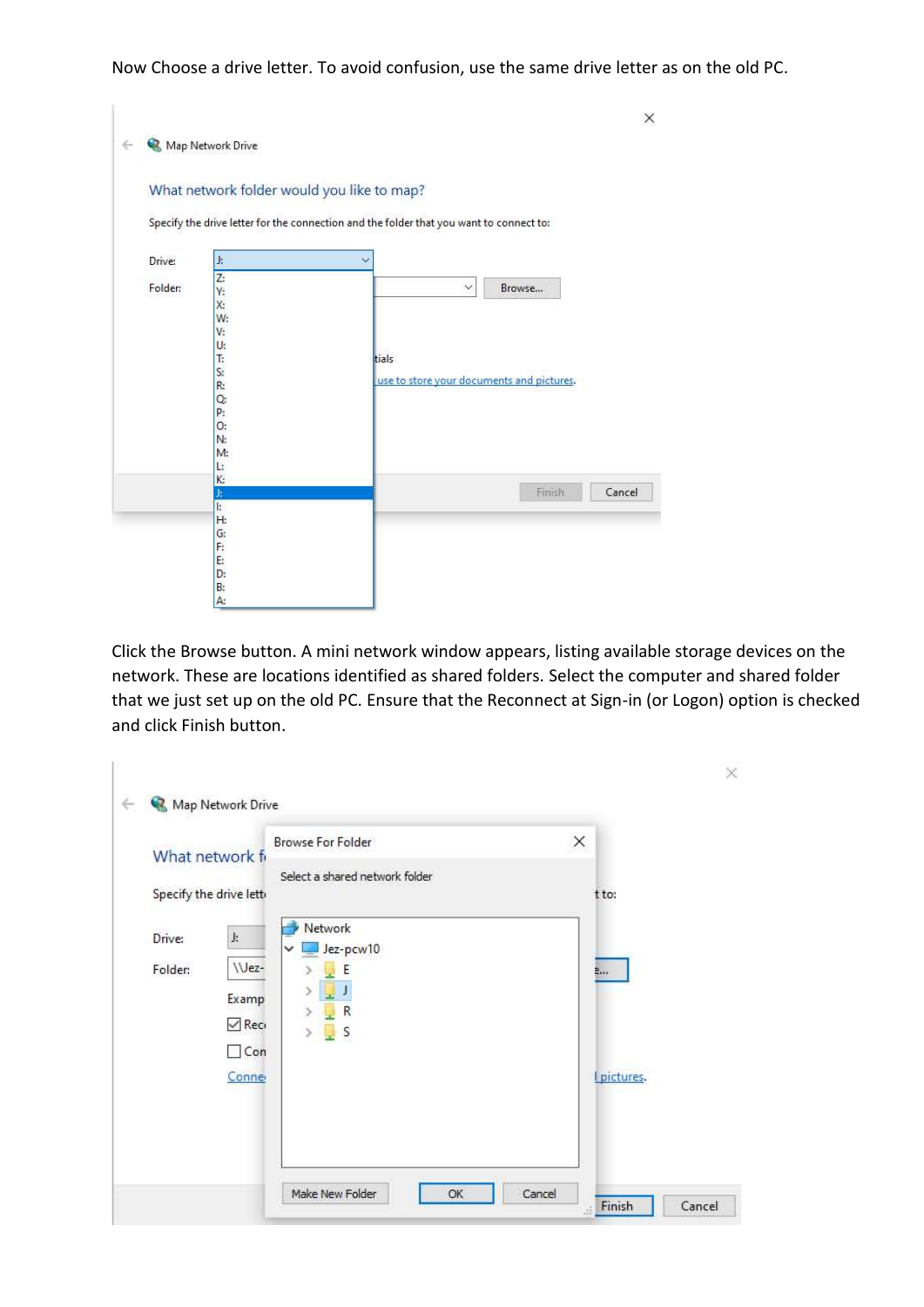3. USB switch / Monitor Sharing

I have this device setup with the old and new PCs connected on one side and on the other I have

- Logitech Unifying Receiver (single USB for my Logitech Mouse and Keyboard)
- AXE I/O USB Sound Card
- Arturia Keylab 49 USB MIDI controller
- Logitech Webcam



You could connect a USB hub to one of the USB sockets to allow more USB devices to be shared between the two PCs.

I have avoided sharing any USB storage devices this way as switching between the PCs without properly ejecting each device every time might result in corruption.

To share my monitor, which has two HDMI inputs, I am using the monitor to switch between each PC's display output. Alternatively use an HDMI splitter (link on first page).